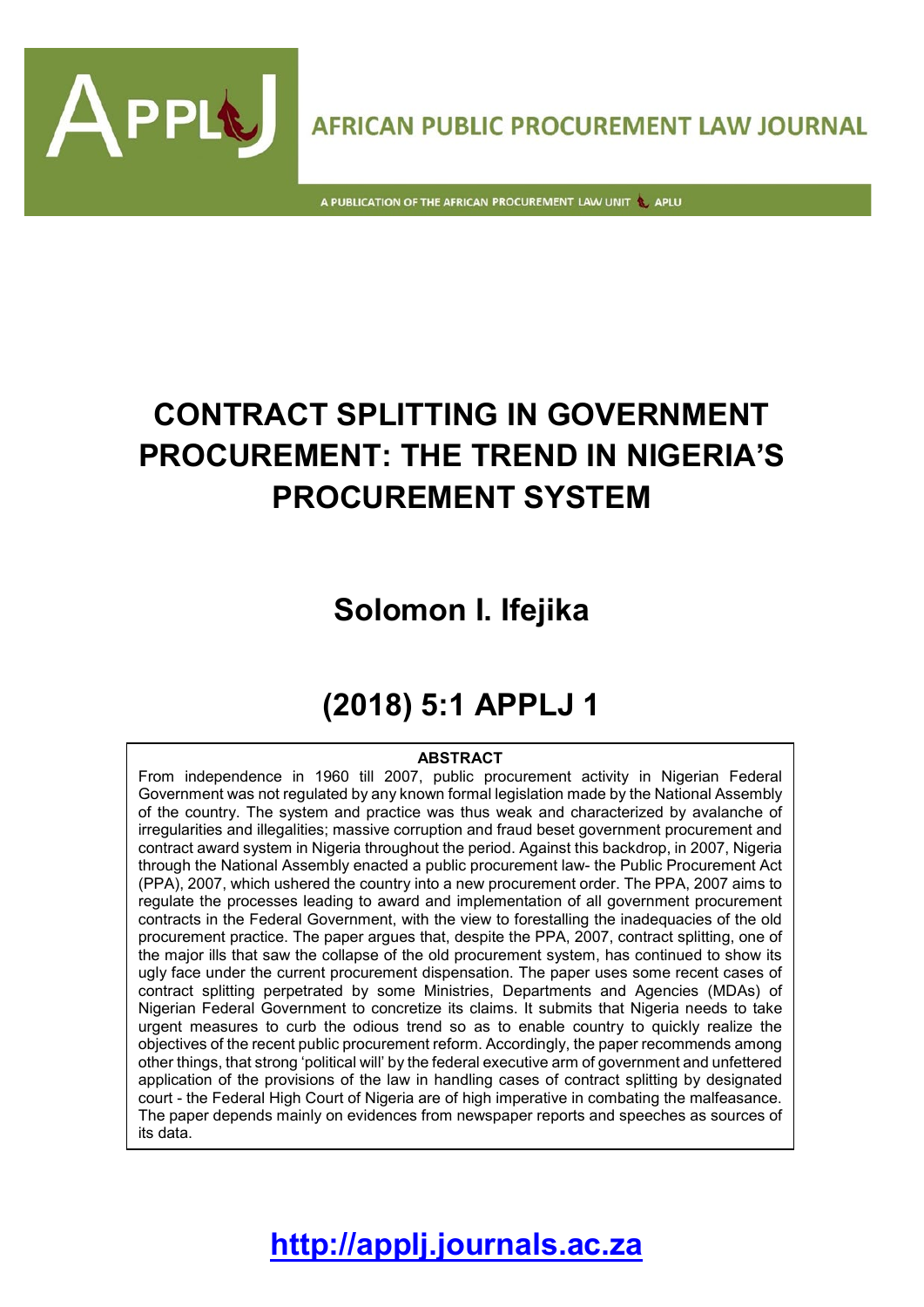## **CONTRACT SPLITTING IN GOVERNMENT PROCUREMENT: THE TREND IN NIGERIA'S PROCUREMENT SYSTEM**

Solomon I. Ifejika

Department of Political Science, University of Ilorin, Nigeria

### **1 Introduction**

Public procurement is critical to development in all countries, developed and developing nations alike. Procurement is the means by which governments deliver essential public developmental goods and services to the citizens and for the day-today execution of governance affairs. Indeed, "governments all over the world are known as the greatest providers of services or public goods to the civil society".[1](#page-1-0) Public procurement constitutes an important economic activity for every government as it accounts for the largest share of yearly public expenditure at all levels of government in every country. However, the risks of corruption and frauds are very high in public procurement due to the huge financial outlays in that sphere. These risks are inherent in public procurement systems in all countries, but they are presumed to be higher in development countries owing to inadequate practices and weaknesses of legal frameworks and regulatory institutions. Regulation is widely considered as an integral component of any standard public procurement policy frameworks. Adequate regulation reduces the possibilities of corruption and fraudulent practices and promotes the efficiency and effectiveness of the system.

Prior to 2007, public procurement activity in the Nigerian Federal Government was not regulated by any law enacted by the National Assembly of the country. As a result, the country's procurement practice and system was marred by massive corruption and irregularities. Fayomi corroborates this assertion as she argues that, "since independence of Nigeria in 1960, the country has been experiencing a high degree of mismanagement of resources particularly in the area of public procurement".<sup>[2](#page-1-1)</sup> As Achua rightly observes, "resources and funds that could go into infrastructure,

<span id="page-1-0"></span><sup>1</sup> Fayomi 2013: 40.

<span id="page-1-1"></span><sup>&</sup>lt;sup>2</sup> Favomi 2013: 40.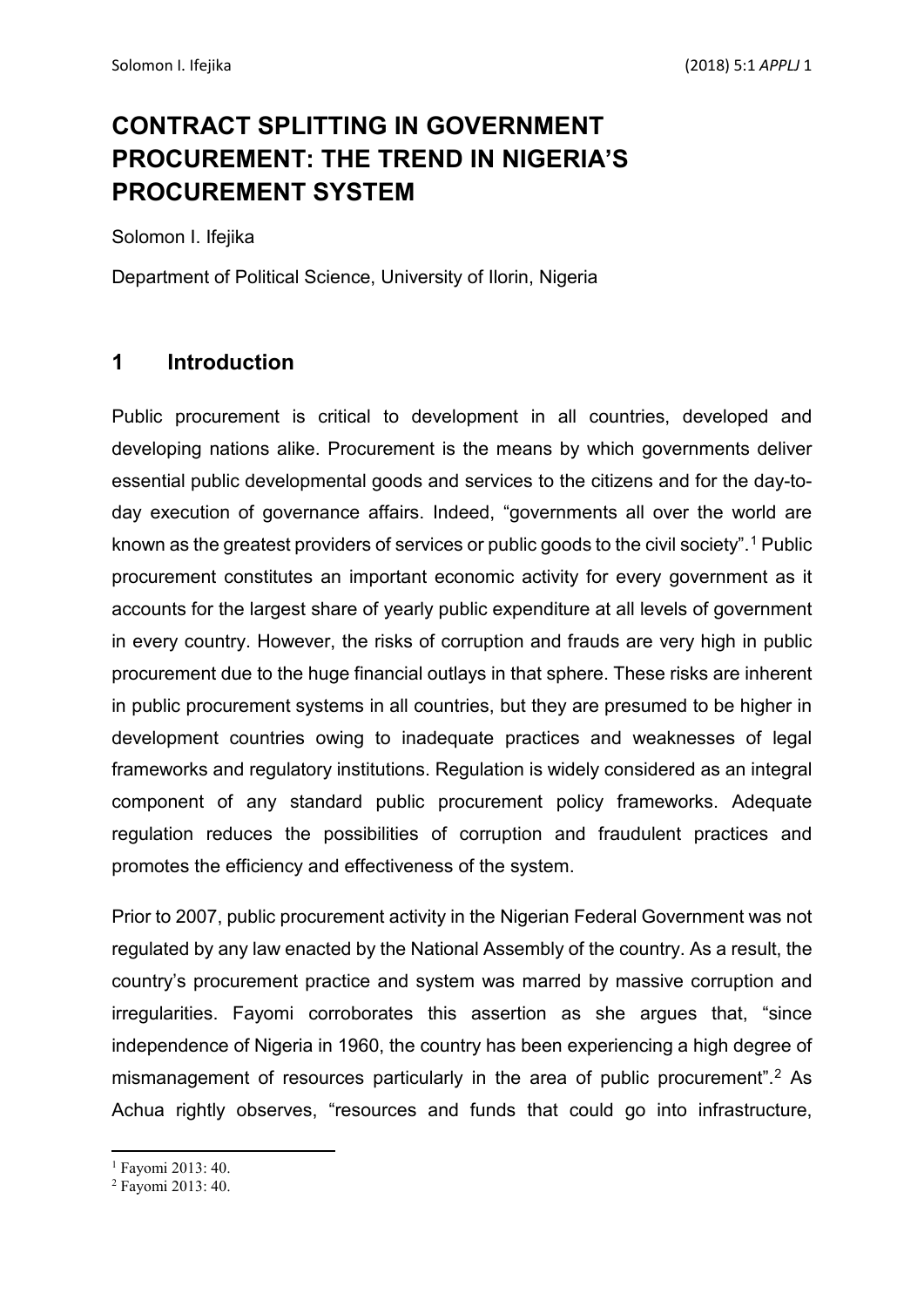education, and other essentials integral to development end up lining someone's pocket due to the effects of corruption". [3](#page-2-0) Government officials used procurement and contract award to reward their friends and cronies as well as amass wealth illegally.[4](#page-2-1) There were sharp practices such as over-invoicing, inflation of contract costs, and proliferation of white-elephant projects and diversion of public funds through all kinds of manipulation of the contract system. [5](#page-2-2) Also prominent among the corrupt practices in the Nigerian procurement system were contract splitting, collusion, poor projects designs, excessive delay in delivering of public works, delivery of substandard goods and works, and lack of accountability and transparency in contract award and execution process.

The unsatisfactory scenarios in the country's procurement system raised immense concerns both on the part of the government and citizens. Thus, on assumption of office in 1999, following the return of Nigeria to democratic rule, the then-President Olusegun Obasanjo demonstrated displeasures regarding the ways public resources were being embezzled, mismanaged or wasted, especially through contracts awards and implementation. The World Bank had also issued a directive, urging borrower member nations to review and analyze their existing procurement policies, organization, and procedures as part of its Country Assistant Strategies (CAS). The aim was and is still to help borrower nations develop or modify their systems in order to increase their capacity to plan, manage and monitor their procurement process effectively, as well as to improve the accountability, integrity and transparency of the process, reduce the scope of corruption, and be consistent with internationally acceptable principles and practices. [6](#page-2-3) Given the internal and external pressures for procurement reforms, therefore, the Obasanjo's administration in 1999 commissioned the Country Procurement Assessment field work. [7](#page-2-4) The exercise was conducted by the World Bank along with Nigerian home-based experts and professionals.

In the end, the World Bank-led team produced the report of its assessment of Nigerian procurement system – the Country Procurement Assessment Report (CPAR). Prominent among the key recommendations of the CPAR were the need for

**.** 

<span id="page-2-0"></span><sup>3</sup> Achua 2011: 324.

<span id="page-2-1"></span><sup>4</sup> Jacob 2010:131.

<span id="page-2-2"></span><sup>5</sup> Fayomi 2013: 40.

<span id="page-2-3"></span><sup>6</sup> World Bank 2002:1.

<span id="page-2-4"></span> $7$  Onvema 2011.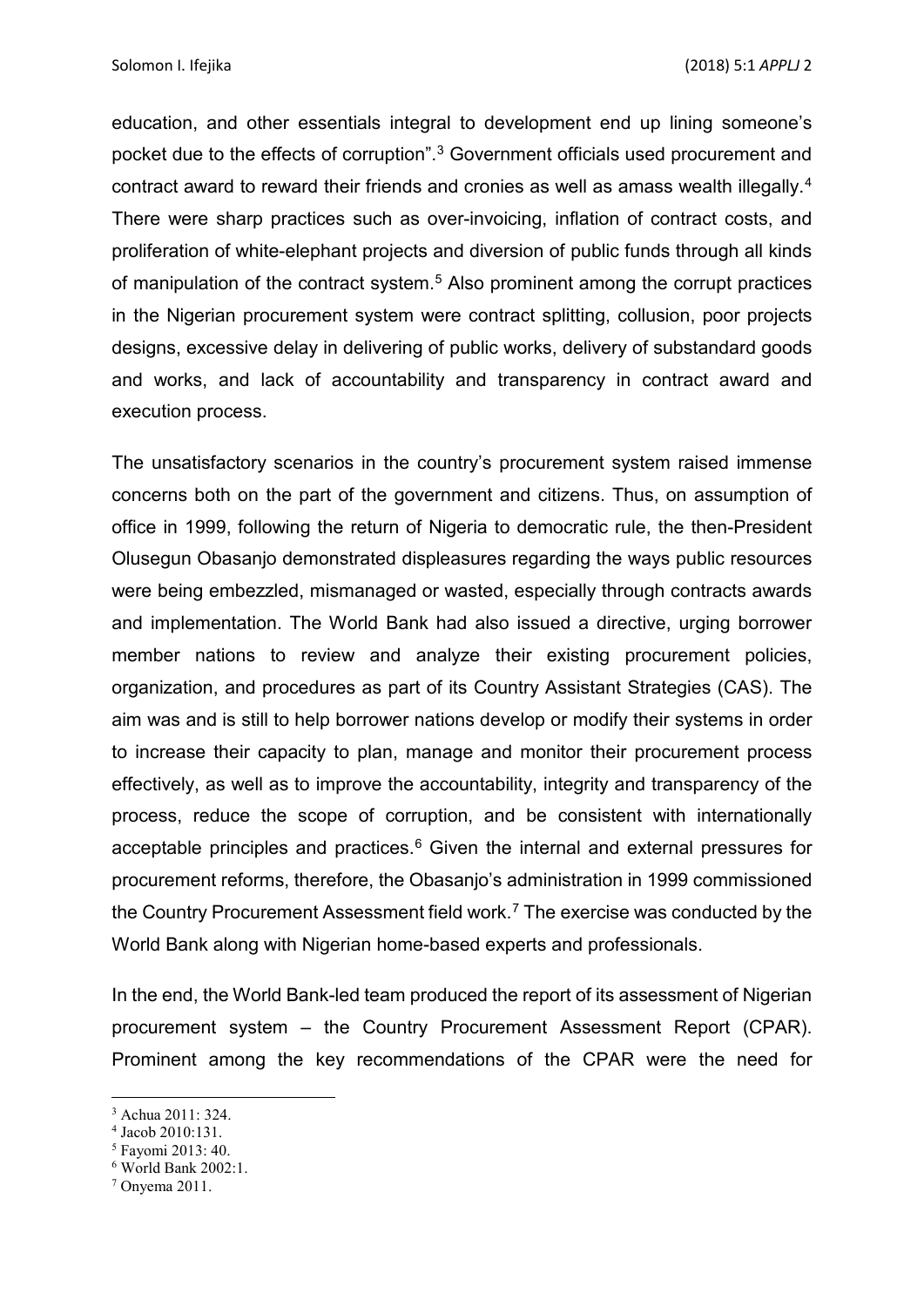promulgation of a modern law on public procurement and establishment of an institution or agency to administer the law and regulate the process leading to award and implementation of procurement contracts in the country. Upon this premise, the Public Procurement Bill was sent to the National Assembly in 2003/2004, and passed into Law on May 31, 2007. On June 4, 2007, it was subsequently signed into Law by the then-President Umaru Musa Yar'adua and remains in operation to date. The Public Procurement Act (PPA), 2007 thus establishes the Bureau of Public Procurement (BPP) to be its main driver. [8](#page-3-0) The PPA is a composite law, containing all important provisions on conduct of public procurement based on internationally acceptable standards. Importantly, the Act clearly provides extensively on issues bordering on corruption and malfeasances in public procurement.

Specifically, the PPA, 2007 captures contract splitting as one of the offences punishable under the law. However, despite the position of the PPA, 2007 on contract splitting, in terms of its prohibition and clearly stipulated accompanying penalties, the trend has continued to occur in the current procurement environment in Nigeria as Ministries, Departments, and Agencies (MDAs) persistently indulge in contract splitting. This paper, therefore, primarily demonstrates that the malaise of contract splitting has not ceased to manifest in the current procurement dispensation in Nigeria, despite the existence of the new law on public procurement – the PPA, 2007. To achieve this principal objective, the rest part of the paper is structured into five sections. Section two consists of conceptual clarification or definition of contract splitting. Section three examines the position of Nigerian Public Procurement Act, 2007 on contract splitting. Section four provides evidence regarding the persistence of the malfeasance – contract splitting in the new public procurement system in Nigeria. Section five recommends some workable measures for combating the trend, while section six concludes the paper.

### **2 Contract Splitting: A Conceptual Elucidation**

Contract splitting is also variously called or referred to as 'split purchase', 'split transaction', 'cost splitting', 'tender splitting' among others. Whichever tag forms the preferred choice of the definer, the point is that the meaning of the term remains the

<span id="page-3-0"></span><sup>8</sup> Onyema 2011.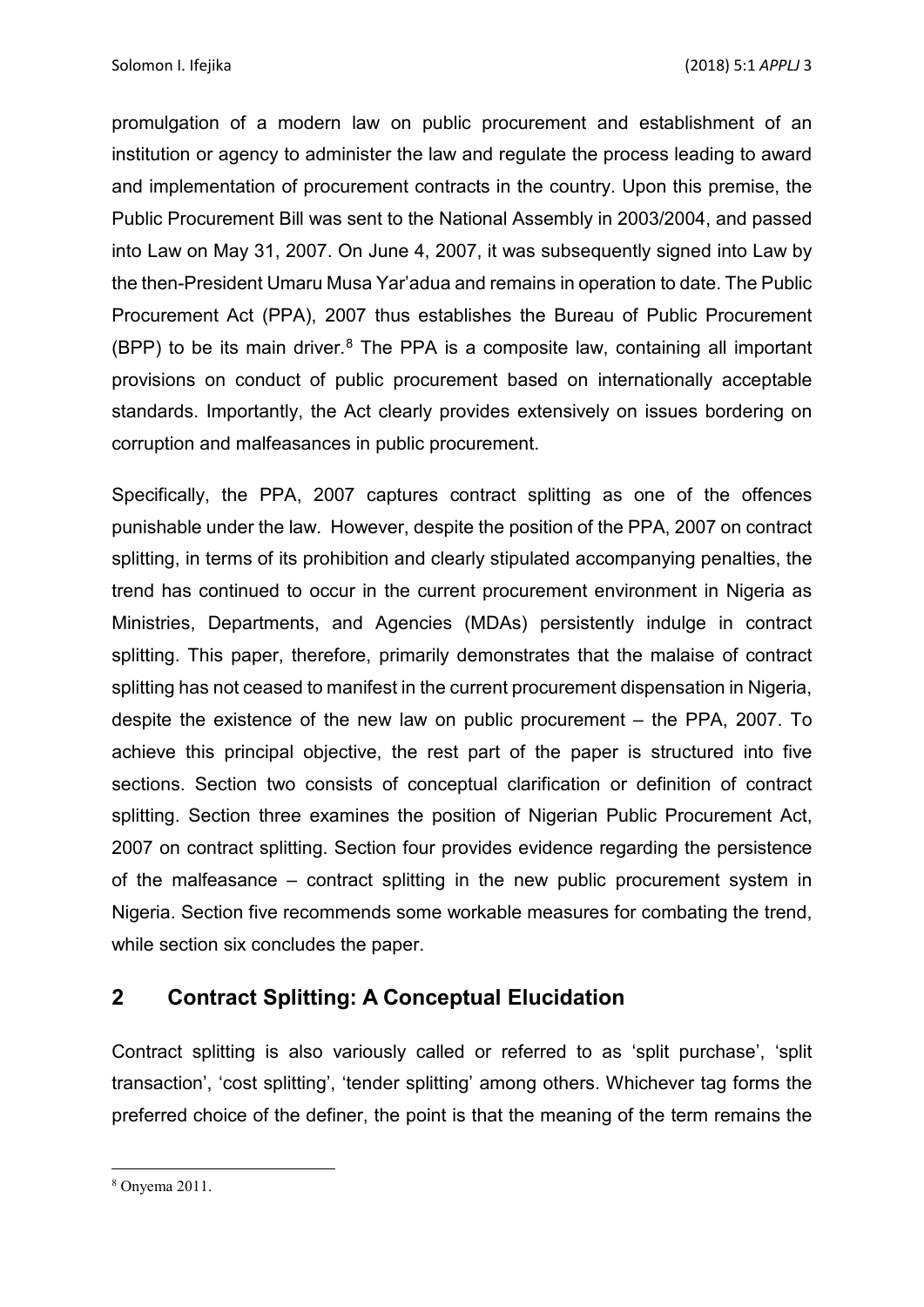same. For instance, according to the United States Office of Personnel Management (US OPM), contact splitting entails internationally dividing a single purchase into two or more separate purchases to avoid exceeding the single purchase limit or to avoid competition.[9](#page-4-0) Similarly, in Nigeria, the Public Procurement Regulations for Goods and Works defines it as, splitting a contract into smaller units in order to avoid competitive bidding or distributing it among different bidders to enlarge bidder participation at lesser economic cost and efficiency.[10](#page-4-1)

Further, the PPA, 2007 explains it in terms of "splitting of tenders to enable the evasion of set monetary thresholds".<sup>[11](#page-4-2)</sup> The conception of the term by the Fiji Procurement Office is in tandem with the above definition. It defines the term thus:

"Contract or costs splitting is a method of dividing the total procurement for a particular item or from a single supplier resulting in the reduction of the total sum of procurement to below the limits of legislated approval procurement authorities stipulated in the Procurement Regulations 2010 and Financial Manuals."[12](#page-4-3)

In view of the foregoing definitions, contract splitting in government procurement, in the context of this paper, refers to a condition whereby works, goods or services by government entities are deliberately divided among a number of contractors or vendors either in order to prevent competition or to keep cost below the amount specified by law. The act is prohibited under procurement laws of most countries, and it is generally regarded as an aspect of corrupt practices in public procurement process.

#### **3 Contract Splitting: The Position of Nigerian Public Procurement Act, 2007**

As observed earlier, the new Nigerian public procurement law, the PPA, 2007, is a composite legislation governing all procurements and award of contracts at the federal government level in the country. The PPA thus contains all requisite provisions on public procurement regulation based on international standards. The PPA consists of detailed provisions relating to offences in public procurement, as well as

<span id="page-4-0"></span><sup>&</sup>lt;sup>9</sup> US OPM 2008:25.

<span id="page-4-1"></span><sup>10</sup> PPRGW 2007: 599.

<span id="page-4-2"></span> $11$  PPA s 58(4) (d).

<span id="page-4-3"></span><sup>12</sup> FPO 2014:1.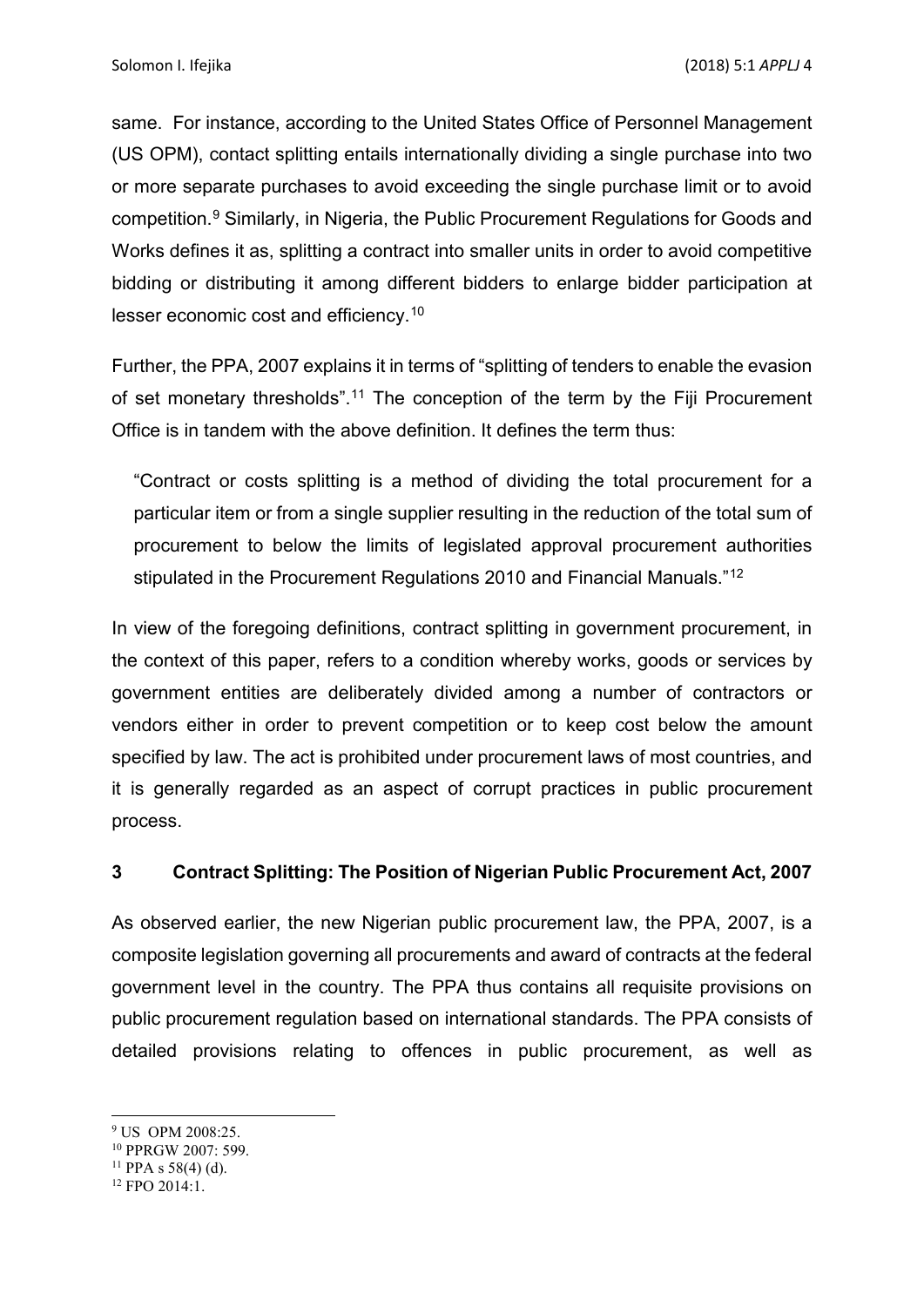accompanying penalties. According to the PPA, the following shall constitute offences under this Act:<sup>[13](#page-5-0)</sup>

"(a) entering or attempting to enter into a collusive agreement, whether enforceable or not, with a supplier, contractor or consultant where the prices quoted in their respective tenders, proposals or quotations are or would be higher than would have been the case has there not been collusion between the persons concerned;

(b) conducting or attempting to conduct procurement fraud by means of fraudulent and corrupt acts, unlawful influence, undue interest, favor, agreement, bribery or corruption;

(c) directly, indirectly or attempting to influence in any manner the procurement process to obtain an unfair advantage in the award of a procurement contract;

(d) splitting of tenders to enable the evasion of monetary thresholds set;

(e) bid-rigging;

(f) altering any procurement document with intent to influence the outcome of a tender proceeding;

(g) uttering or using fake documents or encouraging their use; and

(h) willful refusal to allow the Bureau or its officers to have access to any procurement records."

Accordingly, the PPA is clear on the various degrees of penalties or punishments applicable to the different categories of stakeholders or participants in the procurement process for contravening or violating the provisions of the law. Regarding private individuals or persons, the Act expressly stipulates as follows:

"Any natural person not being a public officer who contravenes any provision of this Act commits an offence and is liable on conviction to a term of imprisonment not

<span id="page-5-0"></span><sup>&</sup>lt;sup>13</sup> Section 58 (4) (a-h)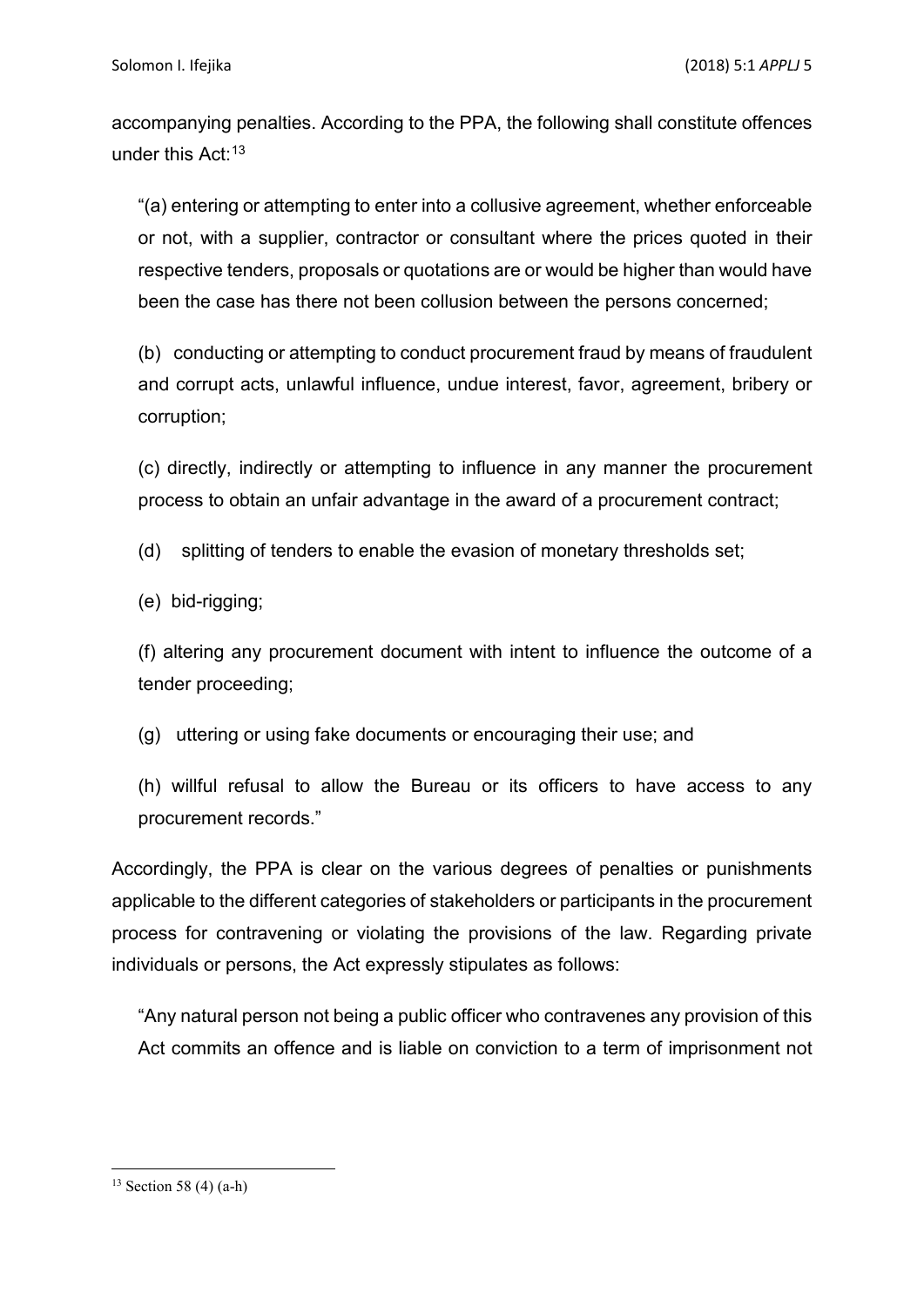less than 5 calendar years but not exceeding 10 calendar years without an option of fine."[14](#page-6-0)

With respect to public officers, officers or staff of the Bureau of Public Procurement (BPP), Ministries, Departments, and Agencies of government, the PPA states thus:

"Any person who while carrying out his duties as an officer of the Bureau, or any procuring entity who contravenes any provision of this Act commits an offence and is liable on conviction to accumulative punishment of: (a) a term of imprisonment of not less than 5 calendar years without any option of fine; and (b) summary dismissal from government services."[15](#page-6-1)

For companies or business entities, the Act specifies that:

"Any legal person that contravenes any provision of this Act commits an offence and is liable on conviction to accumulative penalty of: (a) debarment from all public procurements for a period not less than 5 calendar years; and (b) affine equivalent to 25% of the value of the procurement in issue."[16](#page-6-2)

The Act goes further to state as follows:

"Where any legal person shall be convicted pursuant to subsection (4) of this Section, every director of the company as listed on its records at the Corporate Affairs Commission shall be guilty of an offence and is liable on conviction to a term of imprisonment not less than 3 calendar years but not exceeding 5 calendar years without an option of fine."<sup>[17](#page-6-3)</sup>

From the foregoing, it is clear that the PPA, 2007 clearly articulates practices that constitute offences under the law as well as appropriate punishments or penalties to be imposed on offenders. Specifically, subject to sub-section (4) (d) of Section 58 of the Act as evident above, contract splitting is a public procurement offence, and it is therefore punishable under the law.[18](#page-6-4) The law, as can be seen in Sections 58 subsections (1), (5), and (6) above spells-out severe punishments for private individuals,

- <span id="page-6-2"></span><sup>16</sup> Section 58 (6).
- <span id="page-6-3"></span><sup>17</sup> Section 58 (7).

<span id="page-6-0"></span>**<sup>.</sup>** <sup>14</sup> Section 58 (1).

<span id="page-6-1"></span> $15$  Section 58 (5).

<span id="page-6-4"></span><sup>18</sup> PPA, 2007.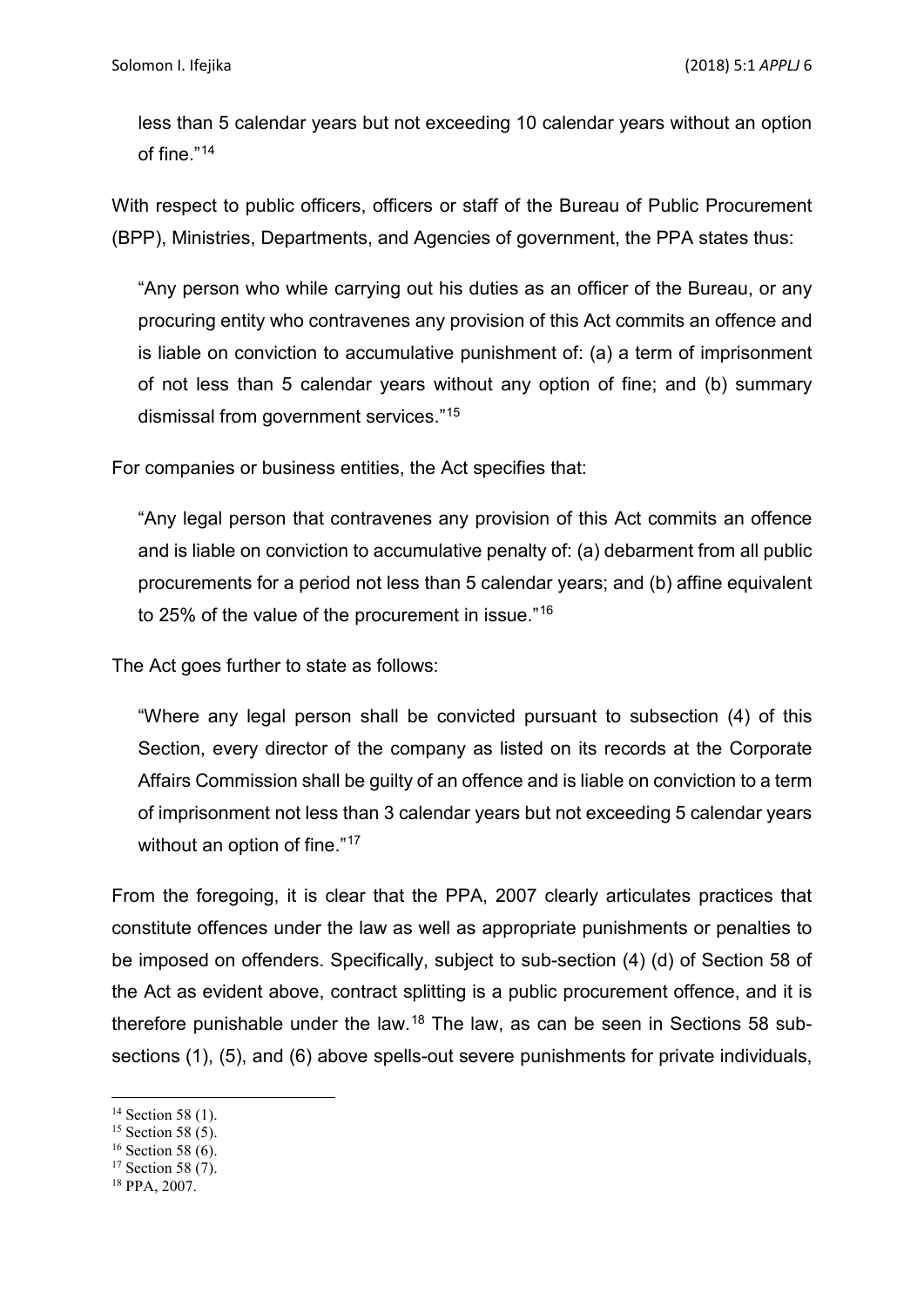companies/firms, and public officers who contravene the provisions of the Act. [19](#page-7-0) The penalties are supposed to serve as deterrents to would-be violators of the procurement law. Despite this, however, officials of MDAs in Nigeria continue to indulge in illegal practices including contract splitting, as against the law. The section below demonstrates this claim using some reported cases of contract splitting by some Federal Government MDAs in Nigeria.

### **4 Contract Splitting in Nigeria: Continuing Trend in the New Public Procurement System**

Despite the reforms in the procurement system and enactment of the PPA, 2007, to ensure adequate regulation of processes in award and implementation of contracts in the Nigerian Federal Government, MDAs have continued to indulge in violation of the procurement laws. Specifically, some Federal Government MDAs have recently been reported to have engaged in contract splitting, a practice prohibited under the PPA.

To lend credence to this claim, the Office of Auditor General of the Federation indicted the Ministry of Petroleum Resources for contract splitting, violation of the procurement law and other offences. In its 2015 Audit Report, the Office of the Auditor General unequivocally stated that the Permanent Secretary of Ministry of Petroleum Resources violated some aspects the Public Procurement Act in the award of certain contracts and payments made in [20](#page-7-1)15.<sup>20</sup> The report by the Office of the Auditor General disclosed that an expenditure entry of N18.912 million was made in the cashbook of the Ministry as payments to 11 corporate entities for different services rendered.<sup>[21](#page-7-2)</sup>

Explaining the malfeasance by the Ministry in detail, the report stated that:

"the Ministry, in the award of contract for the supply of Schneider biros worth N14.574 million, split the contract into smaller packages of less than N5 million each and awarded to four different companies in order to circumvent the Permanent Secretary's approval threshold of N5 million.["22](#page-7-3)

<span id="page-7-0"></span><sup>19</sup> PPA, 2007.

<span id="page-7-1"></span><sup>20</sup> See Eboh 2017; Business News Report 2017.

<span id="page-7-2"></span><sup>21</sup> Eboh 2017; Business News Report 2017.

<span id="page-7-3"></span> $22$  Eboh 2017; Business News Report 2017.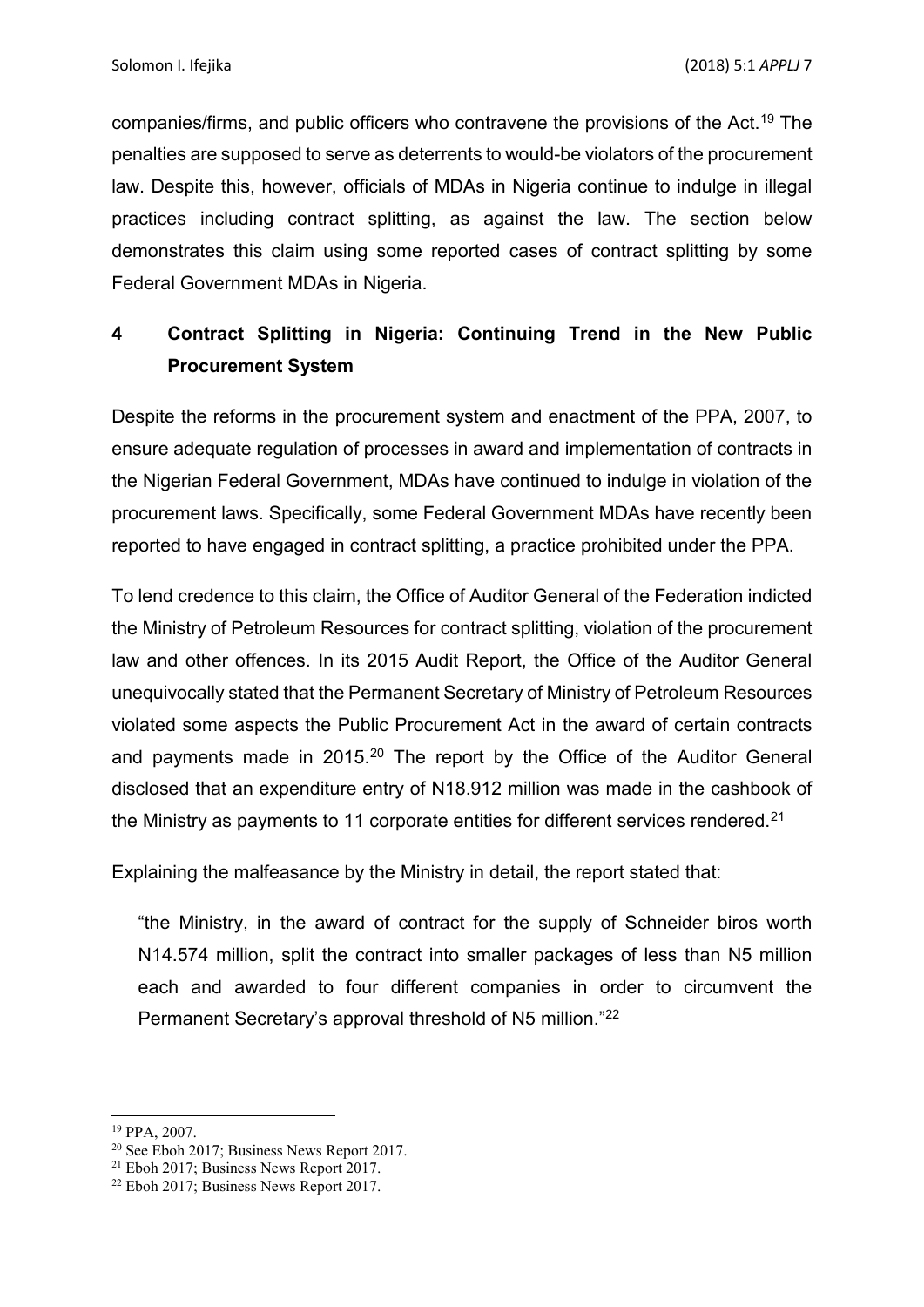It also reveals that, "the contract for the printing of the Ministry's Letter-Headed paper worth N46.645 million was also split and awarded to 11 different contractors, while the contract for supply of toners worth N56. 418, million was split and awarded to 17 (Seventeen) different contractors."[23](#page-8-0) The Auditor General brings to the fore the argument that action of the Permanent Secretary is in clear contravention of Section 20 (e) of the PPA in respect of tender splitting.<sup>[24](#page-8-1)</sup> This is true, in that the PPA states that:

"The accounting officer of a procuring entity shall be the person charged with line supervision of the conduct of all procurement processes; in the case of ministries the Permanent Secretary and in the case of extra-ministerial departments and corporations the Director-General or officer of co-ordinate responsibility."[25](#page-8-2)

Moreover, the PPA stipulates that:

"The accounting officer of every procuring entity shall have overall responsibility for the planning of, organization of tenders, evaluation of tenders and execution of all procurements and in particular shall be responsible for" … "ensuring that no reduction of values or splitting of procurements is carried out such as to evade the use of the appropriate procurement method". $^{26}$  $^{26}$  $^{26}$ 

In view of these unambiguous provisions, the Permanent Secretary of the Ministry of Petroleum Resources violated the procurement law.

Further, the Auditor General's Office in the same report disclosed "that the consultancy contract awarded to a company for local training/workshop for officers on Grade Level 07 to 10 in 2014, at a total cost of N11.214 million, was split into three and awarded the same day, November 24, 2014".<sup>[27](#page-8-4)</sup> The worth of the contract is in excess of the limit approved by the BPP for Ministries in respect of consultancy services. Undoubtedly, "The Bureau of Public Procurement (BPP) in its approved revised threshold for service wide application provides that Accounting Officers of Ministries

**<sup>.</sup>** <sup>23</sup> Eboh 2017; Business News Report 2017.

<span id="page-8-1"></span><span id="page-8-0"></span><sup>24</sup> Eboh 2017; Business News Report 2017.

<span id="page-8-2"></span> $25$  Section 20 (1)

<span id="page-8-3"></span> $26$  Section 20 (2) (e)

<span id="page-8-4"></span><sup>&</sup>lt;sup>27</sup> Eboh 2017; Business News Report 2017.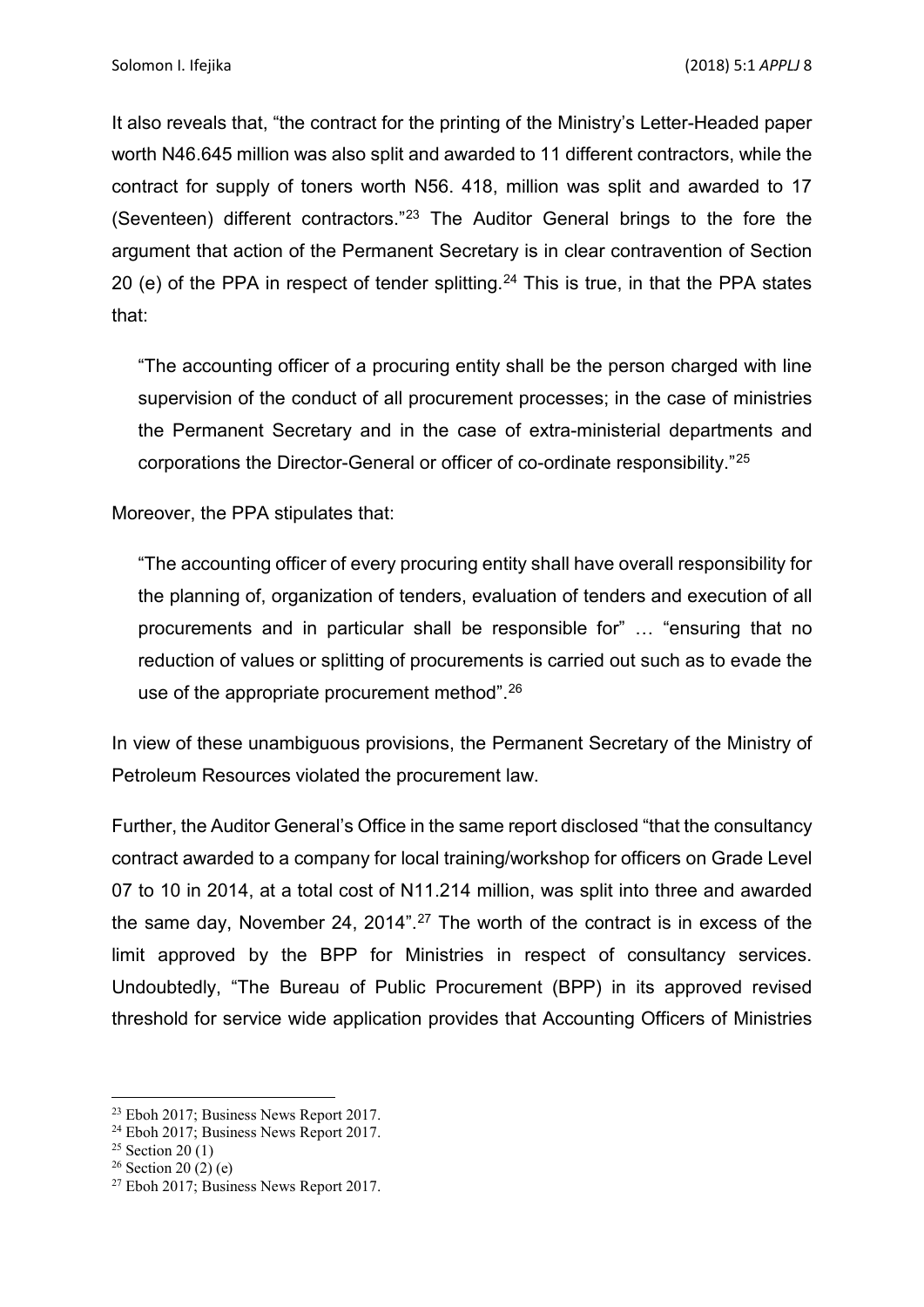can only exercise authority for consultancy services less than N5 million".[28](#page-9-0) The splitting of the consultancy contract into three by the Permanent Secretary is also in violation of the provision of Section 20(e) of the PPA, 2007 regarding tender splitting.[29](#page-9-1) It is also a disregard for the BPP-established thresholds.

Another case in reference is the one involving corruption charges before a Federal High Court in Lagos against former Director-General of the Nigerian Maritime Administration and Safety Control (NIMASA), Mr. Temisan Omatseye, who was suspended from his office to pave way for thorough investigation of the allegations against him on contract splitting at the agency. Mr. Temisan Omatseye has a 27 amended count charges preferred against him by one of Nigeria's major anti-corruption agencies, the Economic and Financial Crime Commission (EFCC).<sup>[30](#page-9-2)</sup> He was accused of fraud bordering on contract splitting involving about N1.5 billion which contravenes Section 58 (4)(d) of the Public Procurement Act, 2007 and Section 14(a) of the Nigerian Money Laundering (Prohibition) Act, 2004.<sup>[31](#page-9-3)</sup>

Two of Nigeria's oldest Federal Universities, the University of Nigeria, Nsukka and the University of Ibadan, respectively, have also been indicted for the same crime. The former Vice-Chancellor of the University of Nigeria, Nsukka, Professor Bartho Okolo, was found to have grossly violated procurement rules and perpetrated illegal practices, including contract splitting. Indeed, available records demonstrate that there were large-scale manipulations of processes leading to the award of the University's contracts during Professor Okolo's tenure as Vice-Chancellor of the University of Nigeria.[32](#page-9-4) Findings show that:

"These frauds usually involved multiple splitting of contracts perpetrated by the Vice-Chancellor without regard to the financial regulations of the University and the various laws governing the expenditure of public funds in Nigeria".<sup>[33](#page-9-5)</sup>

**.** 

<span id="page-9-0"></span><sup>28</sup> Eboh 2017; Business News Report 2017.

<span id="page-9-1"></span><sup>29</sup> Eboh 2017; Business News Report 2017.

<span id="page-9-2"></span><sup>30</sup> See Ibrahim 2015.

<span id="page-9-3"></span><sup>31</sup> Ibrahim 2015.

<span id="page-9-4"></span><sup>32</sup> See SaharaReporters 2011.

<span id="page-9-5"></span><sup>&</sup>lt;sup>33</sup> SaharaReporters 2011.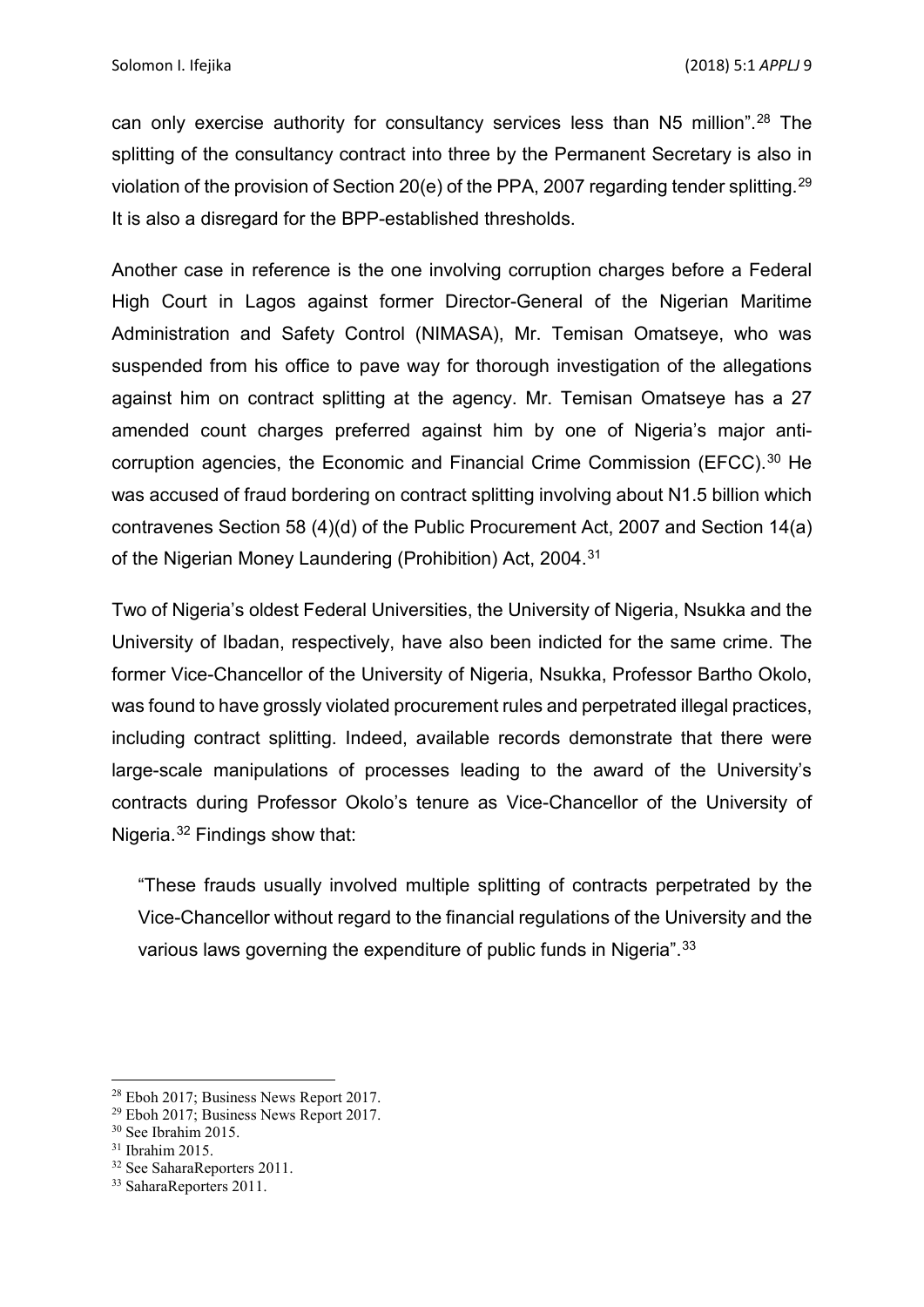The former Vice-Chancellor resorted to indiscriminate splitting of contracts into several parts, a practice explicitly illegal and prohibited under both the University of Nigeria Financial Regulations and the Nigerian PPA, 2007.[34](#page-10-0)

More worrisome, in this case, is the claim that this wrongdoing by the former University of Nigeria Vice-Chancellor was abetted. As claimed:

"This fraud by Professor Bartho Okolo was brought to the attention of the Governing Council of the University at its 221st Meeting held on September 16 and 17, 2010. Although the Council, according to the minutes of the said meeting expressed shock at such fraudulent contract splitting, it opted to abet this fraud by keeping mute…The Chairman of the Council, Professor S.O. Igwe, led some other council members in pleading this position."[35](#page-10-1)

It is argued that:

"The obvious reason for the failure of the Governing Council to do its job by applying the laws of the land to a fraudulent Vice Chancellor is that the Council has been compromised. The collusion of the University Council in this fraud is not surprising especially given the fact that professor Igwe, who was the academic face of the General Abacha one million man match several years ago, is well known for his fraudulent antecedents. Specifically, he was himself the champion of similar contract splitting practices when he was the Vice Chancellor of Abia State University in Uturu. In this regard, it would be recalled that a January 29, 2000 Government White Paper in the Report of the Visitation Panel to Abia State University Uturu from 1989 to 1999…noted as follows: The panel observed that the former Vice Chancellor Prof. S.O. Igwe devised means of manipulating the Internal tenders Board by splitting contracts so that the contract sum will fall within the limit allowed the Vice Chancellor through the Internal Tenders Board by the Financial Regulation of the University."[36](#page-10-2)

**<sup>.</sup>** <sup>34</sup> SaharaReporters 2011.

<span id="page-10-1"></span><span id="page-10-0"></span><sup>&</sup>lt;sup>35</sup> SaharaReporters 2011.

<span id="page-10-2"></span><sup>&</sup>lt;sup>36</sup> SaharaReporters 2011.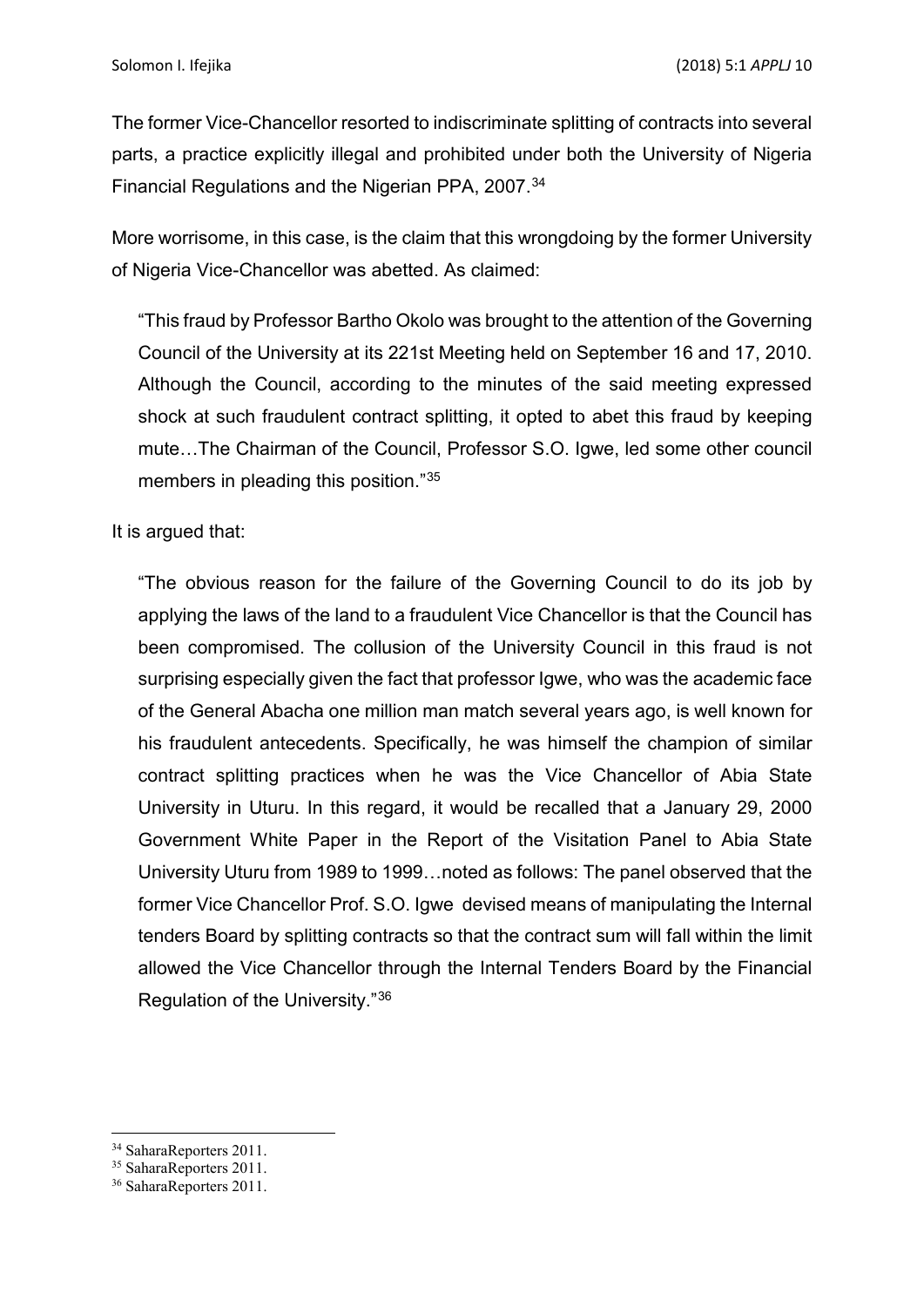It becomes understandable why the claim that the fraud was covered by the University's Governing Council can be argued.

In the case of the University of Ibadan, findings show that, in addition to earlier report on how the University spent an overfunding of N5.1 billion, and a N649 million project implemented without relevant government approval, the OS Professional services (OSP) audit report has also revealed how the University of Ibadan has been flagrantly violating the provisions of the PPA, 2007, University of Ibadan Financial Instructions (January 1992), University of Ibadan Tender Manual (January 1992), Fiscal Responsibility Policy Act 2007, University of Ibadan Act of 1962 and Universities Miscellaneous Act 2003.[37](#page-11-0) These abuses of relevant regulations by the University of Ibadan include, award of contract to unregistered companies, illegal contract splitting, bid rigging and others. In addition to the acknowledged fact that Section 58(4) of the PPA, 2007 criminalizes splitting of contracts, the University Tender Board approval limit is below two-hundred and fifty million naira (N250 million) and any contracts estimated or valued above this limit must secure ministerial tender board approval from the Ministry of Education before such contracts can be awarded.<sup>[38](#page-11-1)</sup>

In what can be described as a disobedience to laws, revelations demonstrate that:

"It has been uncovered in the recent audit report by OS Professional services (OSP) that Halix Matrix Ltd and MM & IF Integrated Ltd got a split contracts for the construction of building for virology department phase 1 and phase 2 respectively. The contract, which was awarded on the same date, May 28, 2015 went for N153,399,568.63 and N140, 612, 709.19, an addition of which gives N294,012,277 which obviously is above the threshold limit of N250,000,000.["39](#page-11-2)

It is also reported that:

"Contracts for the Purchase and Installation of electrical control/Protection Devices for University of Ibadan and Purchase of Fault Detectors for the University of

**.** 

<sup>37</sup> See Oredola 2017.

<span id="page-11-1"></span><span id="page-11-0"></span><sup>38</sup> Oredola 2017.

<span id="page-11-2"></span><sup>39</sup> Oredola 2017.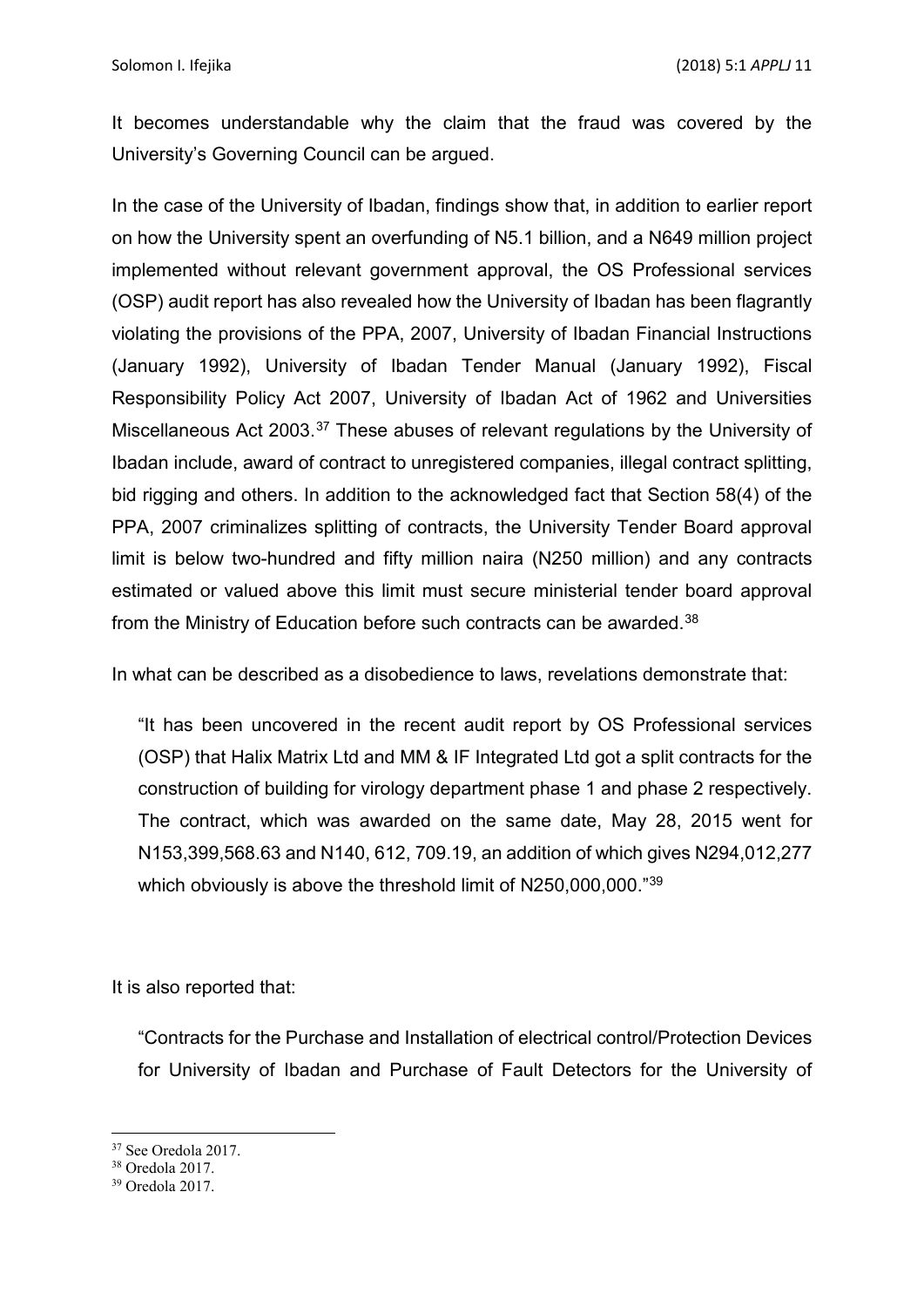Ibadan were awarded to Debson Engineering Company Ltd and Elgar Nigeria Limited for N206,613,330.00 and N53, 942,991.30 respectively. This adds up to N260, 556, 321.00 and it is obvious that the two contracts were intentionally split to avoid having to get a Ministerial Tender Board approval."[40](#page-12-0)

Investigation further reveals that Halix Matrix Ltd and MM & IF Integrated Ltd, the two companies that got a split contracts worth of N294,012,277, for the construction of building for virology department phase 1 and phase 2, were not registered with the Corporate Affairs Commission.[41](#page-12-1) These reported cases involving Nigeria's two premier Universities apparently signals a dimmed hope for the country in terms of the possibility of developing the essential public sector ethos of strict adherence and respect for established statutes. Since the university system that is supposed to champion the advocacy for the rule of law in the conduct of government business is itself indicted in these types of criminal activities and disregard for rules, less or nothing would thus be expected of other sectors of the economy.

Similarly, the Registrar/Chief Executive of Nigeria's National Business and Technical Examinations Board (NABTEB), Professor Ifeoma Isuigo-Abanihe and four officials of the agency were suspended over allegations of contract splitting and other offences. The four staff/officials of the agency suspended along their boss include: Mr. Nnasia, Ndarake Asanga (Director, Finance and Accounts), Dr. Obinna M. Opara (Director, Examination Administration), Alhaji Jimoh Adewola Kasali (Director, Examinations Development) and Engr. Edwin Osamo (Procurement Officer).<sup>[42](#page-12-2)</sup> The suspension followed the report of a special investigative panel constituted to probe the activities of the NABTEB Registrar/Chief Executive, Professor Ifeoma Isuigo-Abanihe, which uncovered irregularities in contract awards and abuse of office by the Registrar.[43](#page-12-3) The NABTEB Registrar and affected four staff of the agency were suspended by the 9th Governing Board of NABTEB at its first regular Board meeting held on 19th June, 2018, at NABTEB headquarters, Benin City, Edo State, as a result of allegation of fraud and refusal to open her books upon request by the Board's Chairman, Prof. Leonard Karshima Shilgba.<sup>[44](#page-12-4)</sup> Documents from the Federal Ministry of Education and

**<sup>.</sup>** <sup>40</sup> Oredola 2017.

<span id="page-12-1"></span><span id="page-12-0"></span><sup>41</sup> Oredola 2017.

<span id="page-12-2"></span><sup>42</sup> See Ikpefan 2018; Olajide 2018.

<span id="page-12-3"></span> $43$  Olaiide 2018.

<span id="page-12-4"></span><sup>&</sup>lt;sup>44</sup> Olajide 2018.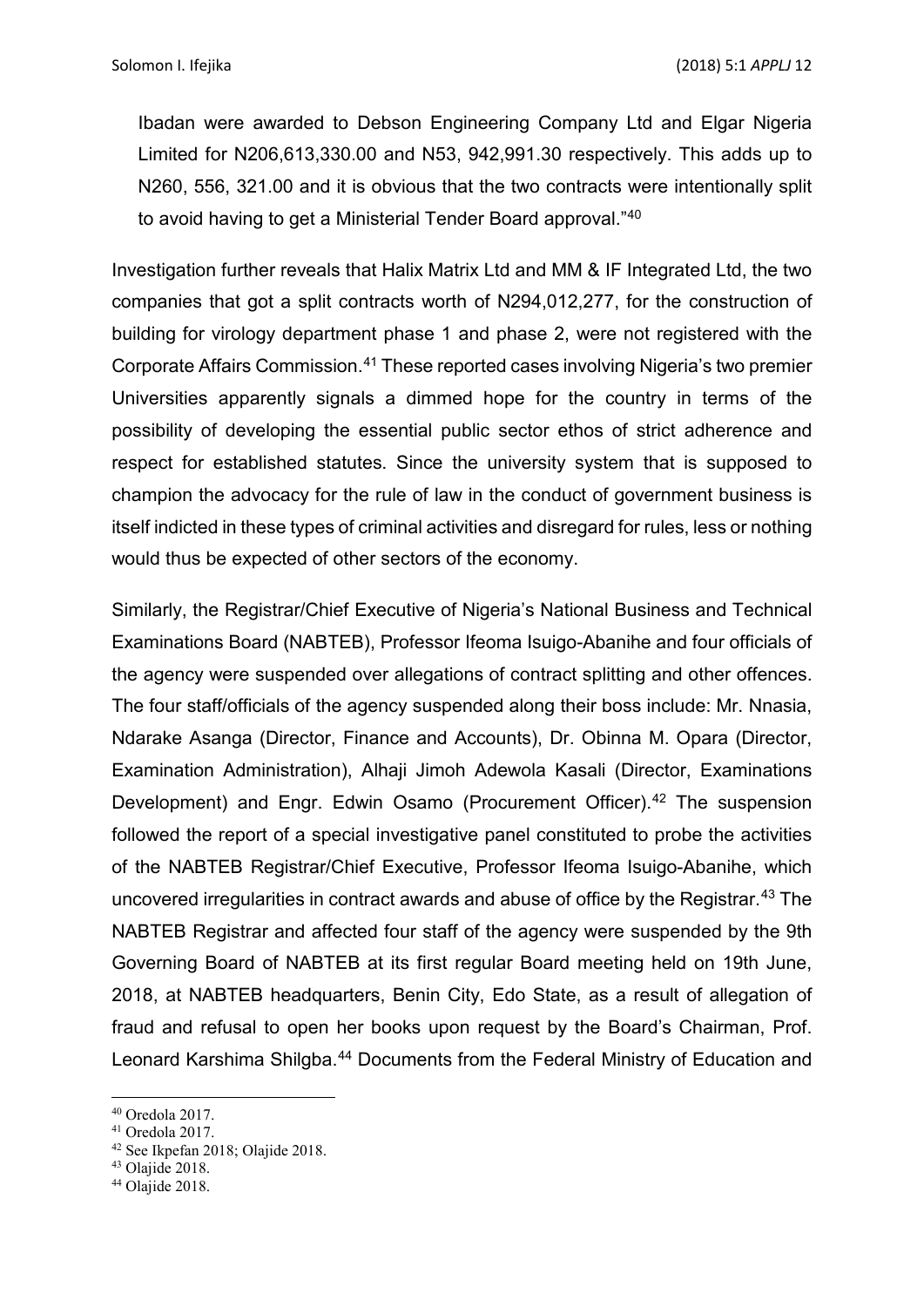the Committee indicated that the administration of the NABTEB Registrar, Prof. Isuigo-Abanihe, have been involved in breaches of procurement rules, misappropriation of funds, illegal recruitment and other irregularities.[45](#page-13-0)

Specifically, on violation of procurement process, the investigative panel scrutinized contract awards by the Registrar between 21st February to 14th March 2018 and found that 42 contracts amounting to the sum of N154,813,432.00 were split into 15 separate contracts for printing and 14 separate contracts for the supply of HP LaserJet Toner. Other contracts for the supply of printers, hard-drives, DDR Roms, office flat files, envelops, Kalamazoo binders, photocopying machines and Risograph machines, among others were split into units among suppliers, and neither the unit costs nor the quantities of these items were specified.[46](#page-13-1) In addition to the crime of splitting the contracts, it is observed that the processes of awarding those contracts were not subjected to the due process mechanisms. As it is stated:

"The contracts did no go through due process. The awarding authority in this respect was the Management Tenders Board. The contract were hurriedly awarded, split into units and were not given to the President through the Ministry of Education for approval as the amount involved was beyond the powers of the Management Tenders Board."[47](#page-13-2)

Thus, besides its criminal status under the Nigerian public procurement law, the act by the NABTEB Registrar/Chief Executive, Prof. Isuigo-Abanihe, is also considered a violation of the NABTEB Standing Order. It is held that:

"The Registrar is guilty of Contract splitting without obtaining approval from the supervisory ministry as stipulated in NABTEB Standing Order 18 and 19 N. Section 18 states that all services and goods (e.g. printing, supplies or purchases) contracts above N2.5 million, and all works (e.g. contracts from N5 million and above shall receive the final approval of the Governing Board)."[48](#page-13-3)

<span id="page-13-0"></span><sup>&</sup>lt;sup>45</sup> Olaiide 2018.

<span id="page-13-1"></span> $46$  Olaiide 2018.

<span id="page-13-2"></span> $47$  Olaiide 2018.

<span id="page-13-3"></span> $48$  Olaiide 2018.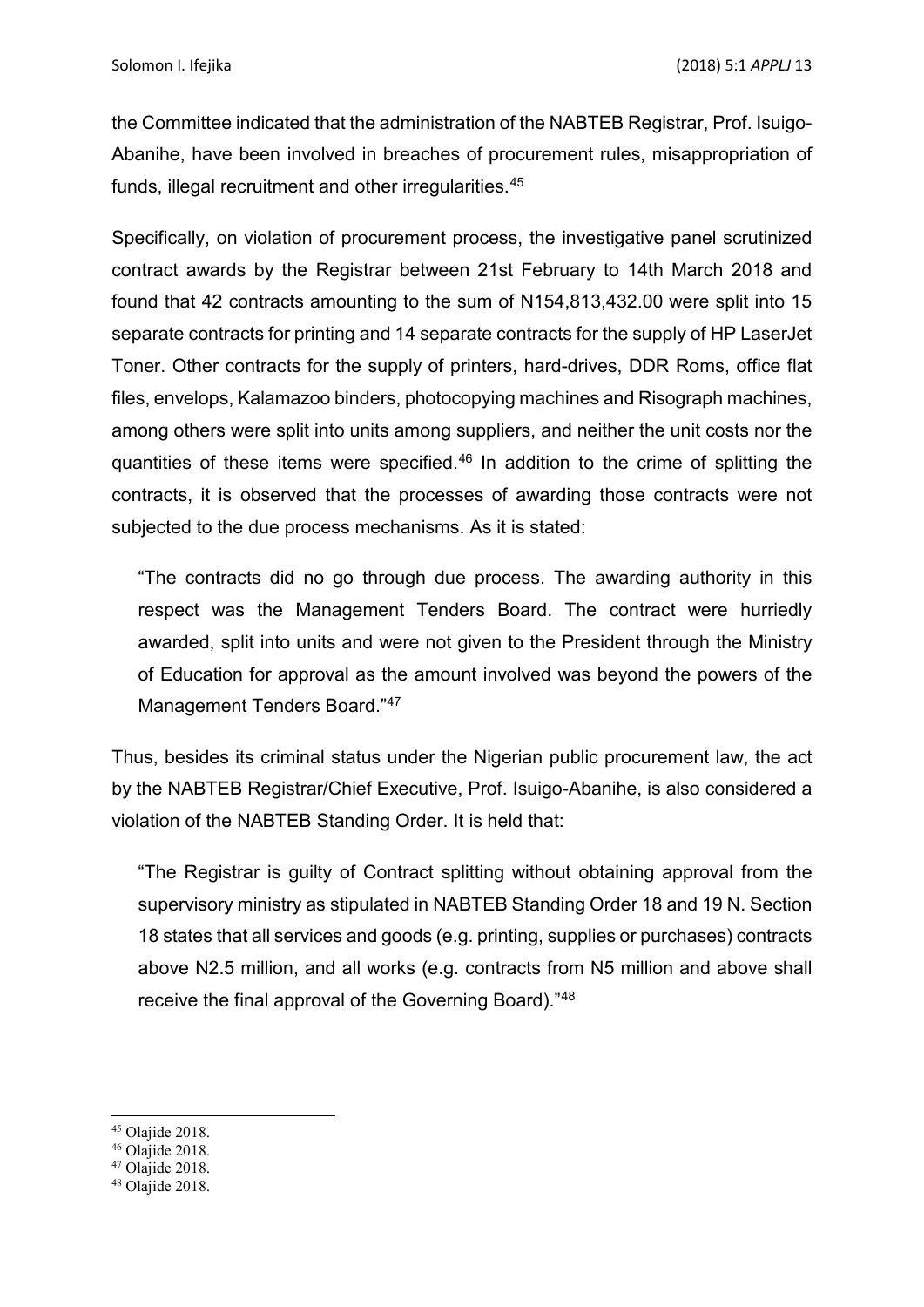And there shall be no splitting of contract for the same services or goods (e.g. printing, supplies or purchases) contract the sum worth of whose split is above N2.5 million, and for the same works (e.g. construction, renovation or refurbishing projects) contract the sum of whose splits is N5 million or more without the approval of the Governing Board. Section 19 states that NABTEB Tenders Board shall not be the final clearance or approval authority for the contracts and expenditures that the management of NABTAEB enters into. All approvals of NABTEB Tenders Board shall be forwarded to the Governing Board of NABTEB for consideration and approval.[49](#page-14-0)

The above scenarios provide enough evidence to the effect that, despite the enactment of the PPA, 2007, to curb corrupt practices and forestall the re-occurrence of the inadequacies of Nigeria's old procurement practice in the current public procurement system, MDAs of the Federal Government have continued to sabotage the efforts. The prevailing situation implies that MDAs are yet to accept the reforms carried-out by the Federal Government of Nigeria in the country's procurement system whole-heartedly. In other terms, there is yet low levels of compliance with the PPA, 2007 by MDAs, and this poses a significant challenge to the realisation of the objectives of the reform of the country's procurement system and practice. The above situation in Nigeria validates the argument by former-President Olusegun Obasanjo that:

"Lack of integrity in our national life is causing us a lot of potential and it is the grandfather of corruption. It is responsible for the high cost of governance. Contract splitting is now the order of the day. Companies doctor their annual reports to suit business purposes. Public office holders engage in procurement distortions and these have led to the huge institutional inefficiency, infrastructure and social decay we are experiencing today."<sup>[50](#page-14-1)</sup>

Most disturbing, is that, no single individual offender of the public procurement law, specifically in relation to the offense of contract splitting, has been duly prosecuted and punished according to law, since the PPA, 2007 came into effect in June, 2007. Yet, news of perpetration of the prohibited practice by top public management

<span id="page-14-0"></span> $\overline{a}$  $49$  Olaiide 2018.

<span id="page-14-1"></span><sup>50</sup> Ubabukoh 2018.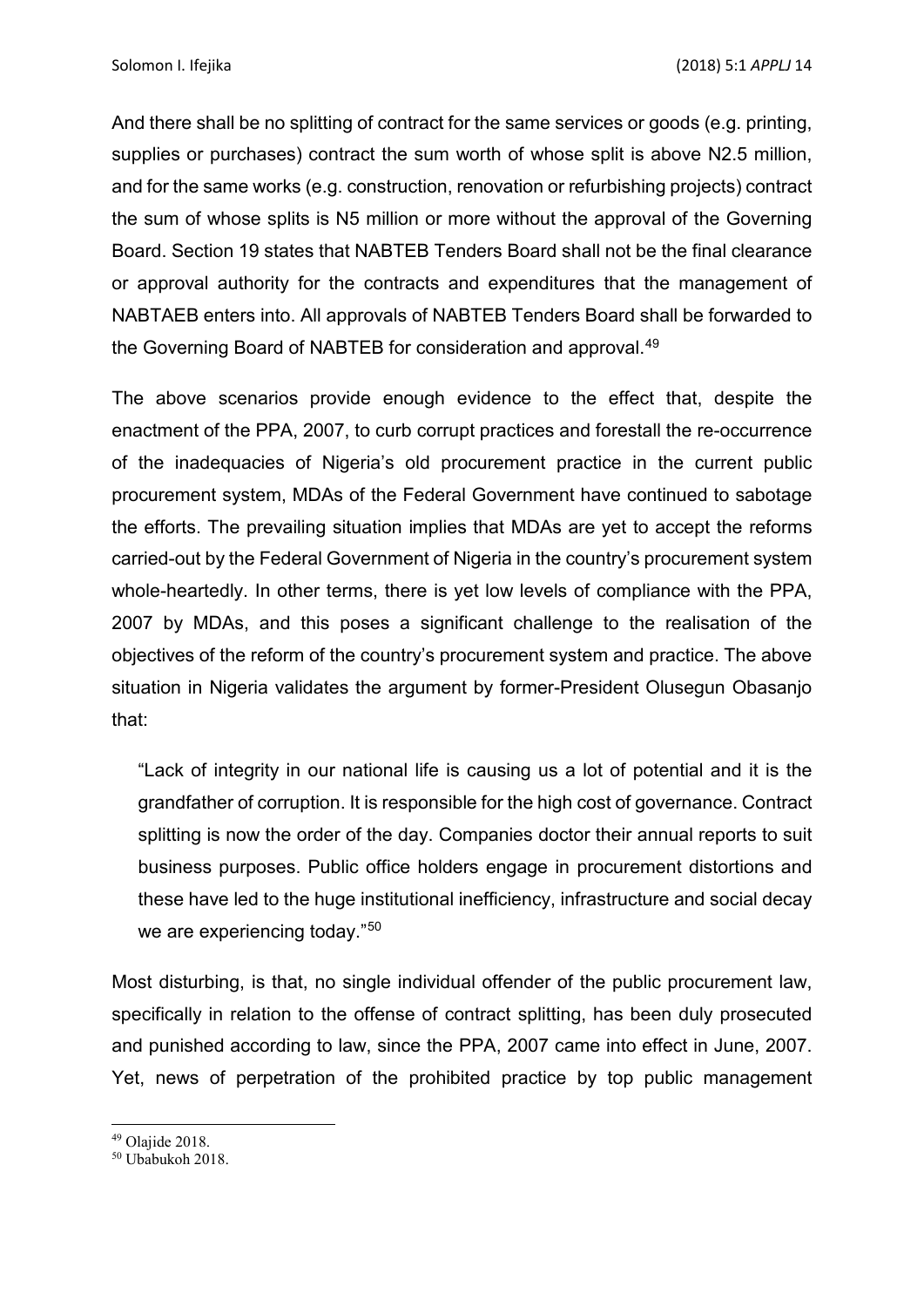officials/staff of Federal Government MDAs in Nigeria, continue to make headlines on national dailies, thereby posing fundamental challenge to the main rationale for the enactment of the Public Procurement Act.

#### **5 Combating the Objectionable Trend**

There is the utmost need to combat the prevailing trend of contract splitting in Nigerian public procurement system, as a matter of urgency, so as to guarantee adequate attainment of the objectives of the recent procurement reform and aims of the PPA, 2007. In light of this, the paper recommends the following workable measures to enable Nigeria to address the malfeasance of contract splitting:

As the main driver and custodian of the new public procurement law in Nigeria, the PPA, 2007, the BPP needs, in accordance with Section 5(d) of the Act, to begin to ensure proper and closer monitoring and supervision of procurement processes in all MDAs of the Federal Government. Periodic conduct of audit on records of procurement activities of MDAs, as Section 5(p) of the PPA, 2007 mandates and empowers the BPP, will aid the entire process. More specifically, the BPP should begin to pay adequate attention to detecting 'Red-Flags' of contract splitting and related corrupt practices by MDAs at different stages of award and execution of government procurement contracts.

The executive arm of the Nigerian Federal Government needs to demonstrate its determination to address the issue of corruption in public procurement and violation of the provisions of the PPA, 2007, by exhibiting strong political will in dealing with such offences by public officials. No matter how highly connected those alleged to be involved may be, and regardless of their political affiliations, the executive should ensure that the law takes its due course. This is essential, because the more the seriousness on the part of the political executive to address these issues, the greater the sense of discipline and fear that would be instilled in the perpetrators of the PPA, 2007.

Being the appropriate court of jurisdiction for the handling of cases of violation of the PPA, 2007, according to Section 58 (2) of the Act, the Federal High Court of Nigeria should, henceforth, begin to ensure prompt arraignment and speedy prosecution of alleged culprits. Upon adequate trial, those found guilty should be apportioned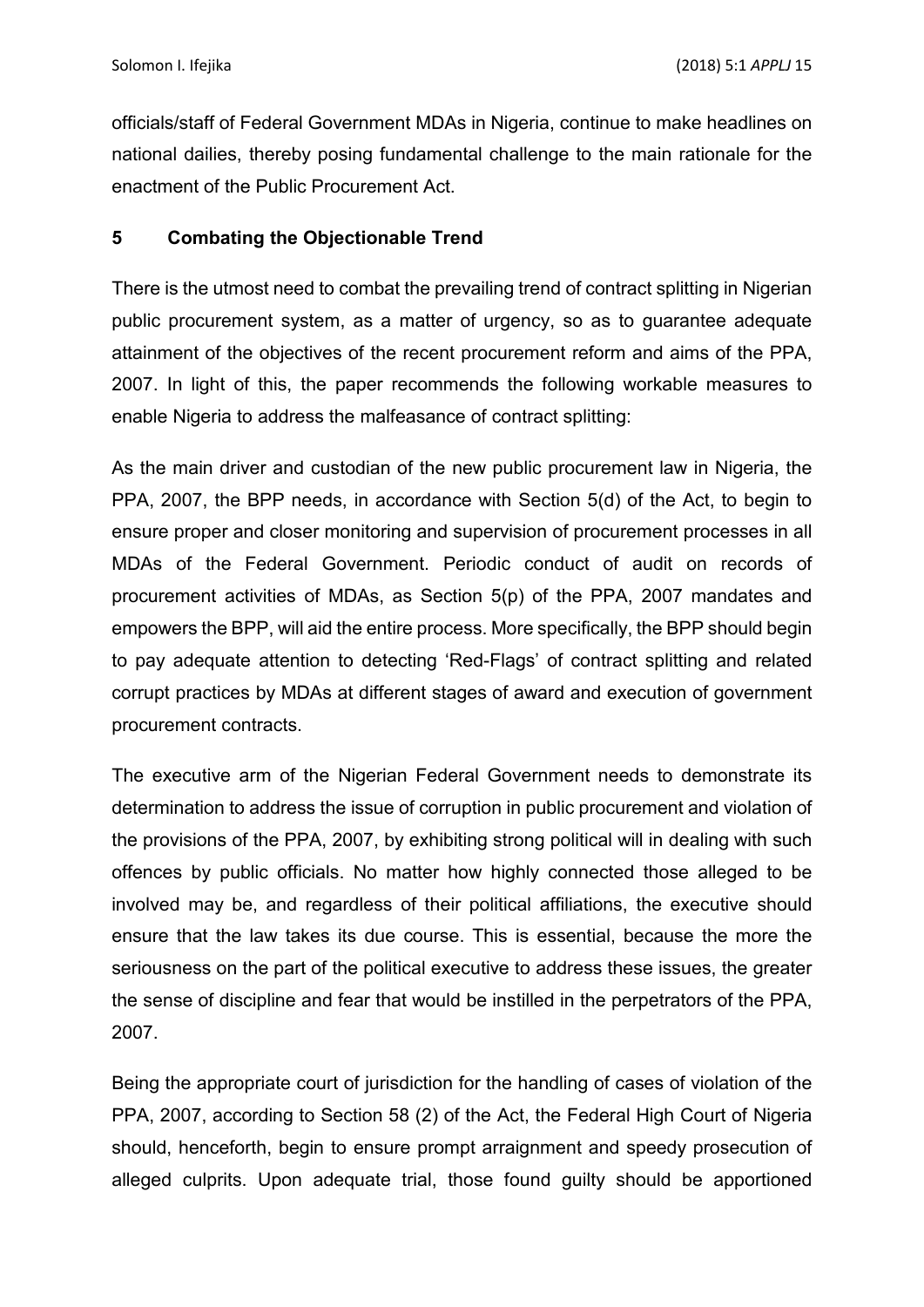appropriate punishment in accordance with the law, without allowing any sorts of interference; the court should ensure unfettered enforcement of the law. Moreover, judicial personnel with responsibility to adjudicate over alleged cases of violation of the PPA should be persons of proven impeccable characters, who would not sacrifice justice for personal material gains, if lured to collect bribes to avert judgment. This is imperative in combating the unwholesome trend.

A re-orientation and proper sensitization of staff/officials of procuring entities, MDAs of the Federal Government, by the BPP, on contract splitting will also impact greatly on efforts at combating the wrongdoing. By virtue of Section 5(k) of the PPA, 2007, the BPP has the functional responsibility to organize training and development programmes for the Procurement Officers of MDAs. Thus, the BPP should utilise this avenue to deliberately educate MDAs' staff, not only on the legal implications of being found guilty of contract splitting by the court, but also on the negative effects of the unhealthy practice on the delivering of public works, goods, and services with taxpayers' money. This could be in the form of workshops and seminars organized specifically for the purpose. This, obviously, will in no small measure help in curtailing the unhealthy trend.

#### **6 Conclusion**

Contract splitting was one of the ills that saw to the collapse of the old public procurement practice and system in Nigeria. Consequently, following the reforms instituted and successfully implemented in the country's public procurement system, which ushered-in a new procurement regime based on the PPA, 2007, the practice has come to be formally recognized as a criminal offence punishable under the law. As evident in the body of the paper, the PPA clearly spells out various degrees and forms of punishments applicable to private persons, companies or contracting firms, as well as public officials, who violate any provisions of the procurement law, including abuse of the provision related to contract splitting. However, as finding of this study shows, despite the wide acknowledgement of the position of the PPA on contract splitting, that is, its prohibition by the law, many top management officials/staff of Federal Government MDAs in Nigeria have continued to indulge in the malfeasance. The trend, as it stands, poses serious obstacles to the achievement of the objective of the public procurement reform and the aim of enacting the PPA, 2007. Notwithstanding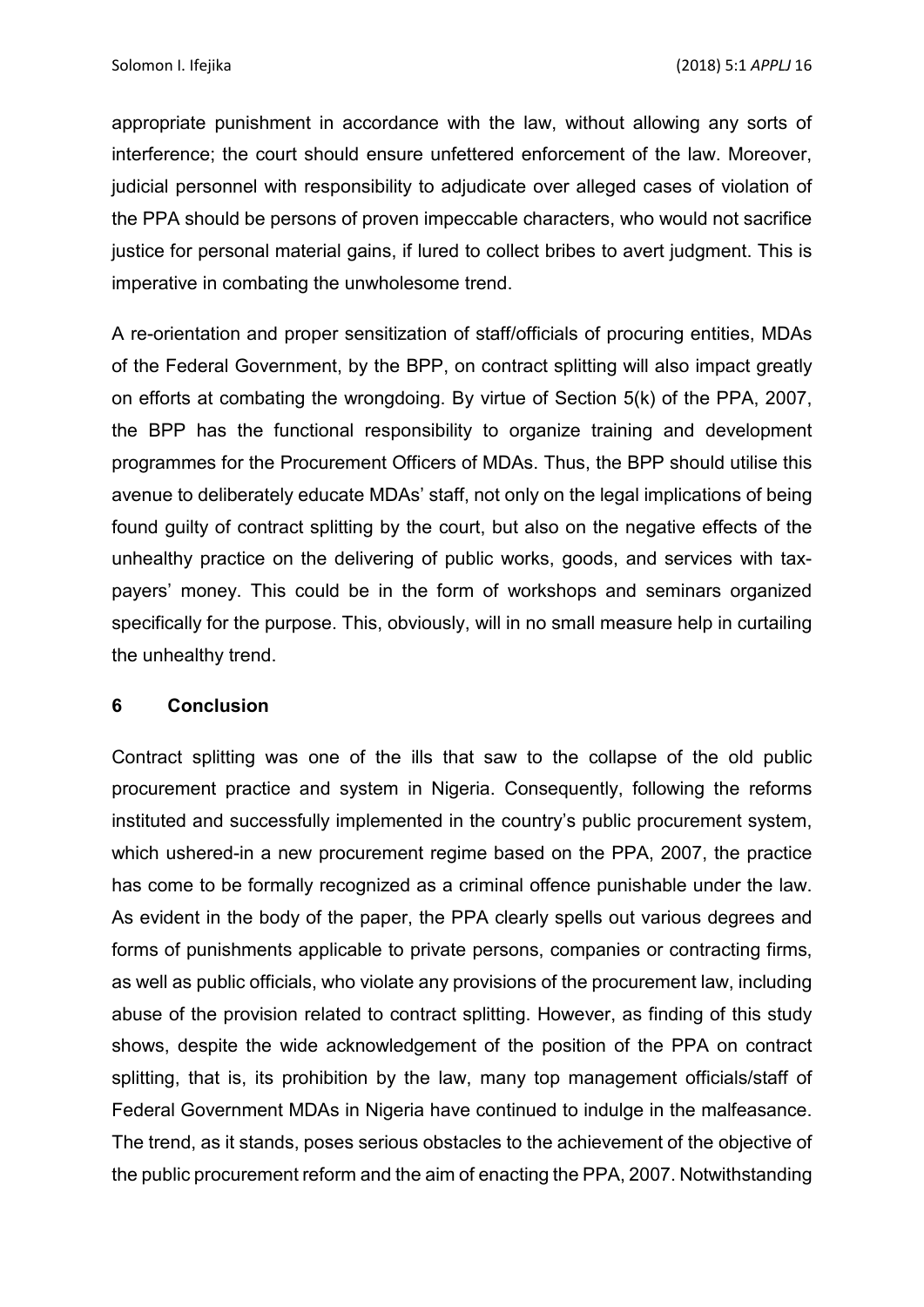the prevailing situation, the present author is optimistic that the trend can be absolutely combated if relevant authorities wholly adopt and properly apply the recommendations put forward by this paper.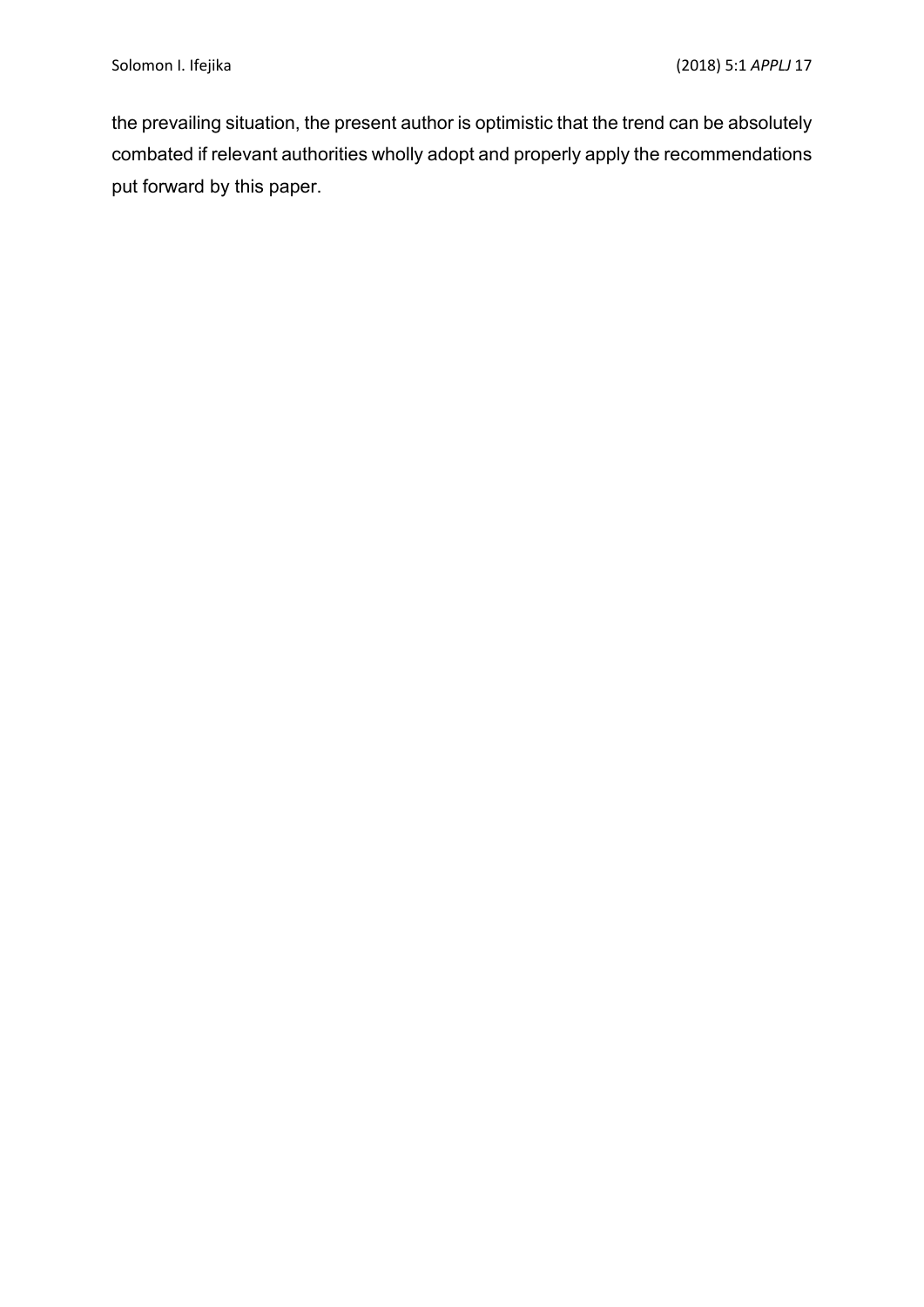### **Bibliography**

Achua, J. K., 2011. Anti-Corruption in Public Procurement in Nigeria: Challenges and Competency Strategies. *Journal of Public Procurement*, 11 (3), 323-353.

Business News Report, 2017. AuGF queries petroleum ministry for contract-splitting, procurement violation. *Business News Report,* (online) 11 September. Available at: [https://www.businessnewsreport.com.ng/augf-queries-petroleum-ministry-contract](https://www.businessnewsreport.com.ng/augf-queries-petroleum-ministry-contract-splitting-procurement-violation/)[splitting-procurement-violation/\(](https://www.businessnewsreport.com.ng/augf-queries-petroleum-ministry-contract-splitting-procurement-violation/)Accessed 9 October 2018).

Eboh, M., 2017. AuGF accuses petroleum ministry of contract-splitting, procurement violation. *Vanguard News,* (online) 19 September. Available at: [https://www.vanguardngr.com/2017/09/augf-accuses-petroleum-ministry-contract](https://www.vanguardngr.com/2017/09/augf-accuses-petroleum-ministry-contract-splitting-procurement-violation/)[splitting-procurement-violation/](https://www.vanguardngr.com/2017/09/augf-accuses-petroleum-ministry-contract-splitting-procurement-violation/) (Accessed 9 October 2018).

Faoyi, I. O., 2013. Public procurement and due process policy in Nigeria: Thrust, prospects and Challenges. *Peak Journal of Social Sciences and Humanities,* 1(4), 39- 45.

Public Procurement Regulations for Goods and Works 2007 (Nigeria).

Public Procurement Act 2007 (Nigeria).

Fiji Procurement Office, 2014. *Splitting of Contracts.* Suva: Ministry of Finance, Republic of Fiji.

Ibrahim, Y., 2015. N1.5bn fraud: Ex-NIMASA boss denies splitting Contracts. *Daily Trust,* (online) 10 November. Available at: [https://www.dailytrust.com.ng/n1-5bn](https://www.dailytrust.com.ng/n1-5bn-fraud-ex-nimasa-boss-denies-splitting-contracts.html)[fraud-ex-nimasa-boss-denies-splitting-contracts.html](https://www.dailytrust.com.ng/n1-5bn-fraud-ex-nimasa-boss-denies-splitting-contracts.html) (Accessed 19 October 2018).

Ikpefan, F., 2018. NABTAB registrar, four directors suspended for contract splitting, others. *The Nation,* (online) June 25. Available at: [http://thenationonlineng.net/nabteb](http://thenationonlineng.net/nabteb-registrar-four-directors-suspended-for-contract-splitting-others/)[registrar-four-directors-suspended-for-contract-splitting-others/](http://thenationonlineng.net/nabteb-registrar-four-directors-suspended-for-contract-splitting-others/) (Accessed 9 October 2018).

Jacob, A. O., 2010. Public Procurement law in Nigeria: Challenges for attainment of its Objectives. *University of Botswana Law Journal,* 11, 131- 151.